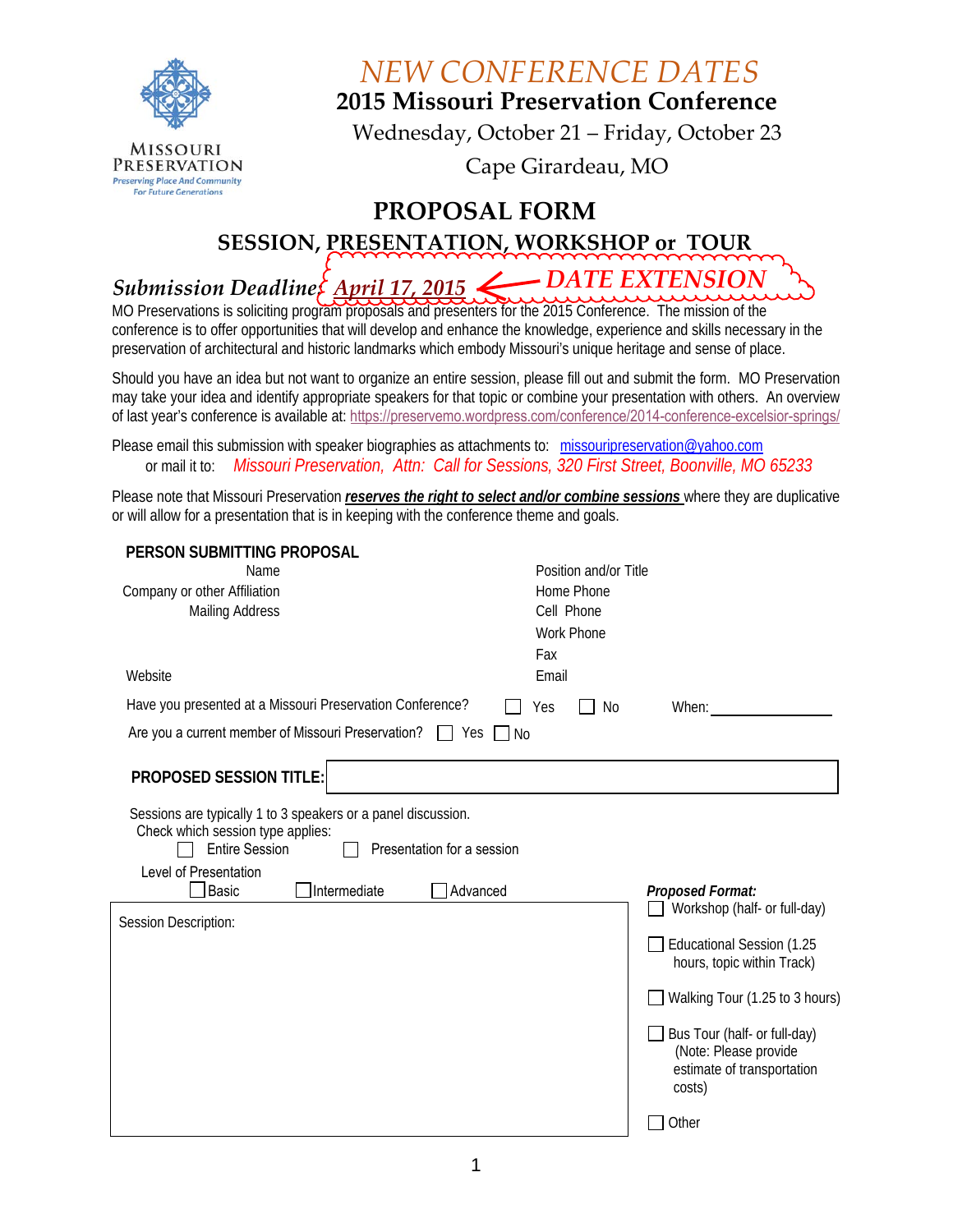Learning Objectives: Following the proposed session, attendees will walk away with Who will benefit from this session? the following three new abilities or take home the following ideas: **CLG (preservation commission and local government training)**  $1)$ 1)<br>2)<br>3) **Non-Profit (advocacy, historic societies, heritage tourism, etc.)**  $2)$ **Technical (rehabilitation projects, materials preservation**, **design review**) **Professionals**  $3)$ **Consultants Other**   *SPEAKER INFORMATION –*  **PLEASE FILL IN THE SPEAKER FIELDS BELOW AND SUBMIT A CURRENT BIO FOR EACH PROPOSED SPEAKER.**  *Example of a Speaker Biography is attached.* If you need space for additional speakers, please provide the information on a blank attached page. Educational Sessions, Tours and Workshops may have multiple speakers. Sessions are typically 1 to 3 speakers or a panel discussion.  $\Box$  I wish to moderate and not be a speaker at this proposed session, **Speaker # 1 Speaker # 2**: Name Name Title Title Company Company Address Address **City City** State/Province State/Province Zip Code/Country Zip Code/Country Phone Phone Fax Fax Web Web Email Email **Speaker # 3** *IMPORTANT INFORMATION: PLEASE READ*  Name In submitting this form, I am confirming that all proposed speakers Title have been contacted and will be available on October 21 - 23. Company Address I understand and will inform all Speakers that to present one or **City** more breakout sessions at this conference, each Speaker will State/Province need to register as a participant and pay their registration fee on Zip Code/Country or before August 1, 2015. Speakers whose proposals have been accepted will receive a discount Phone reimbursement of the registration fee, if paid on time. Fax Web I confirm that all speakers have been contacted and that they Email agree with the information above. Questions? Contact the MO Preservation office at Signature of Submitting Representative: 660-[882-5946 or](mailto:missouripreservation@yahoo.com)  missouripreservation@yahoo.com Representative Name Date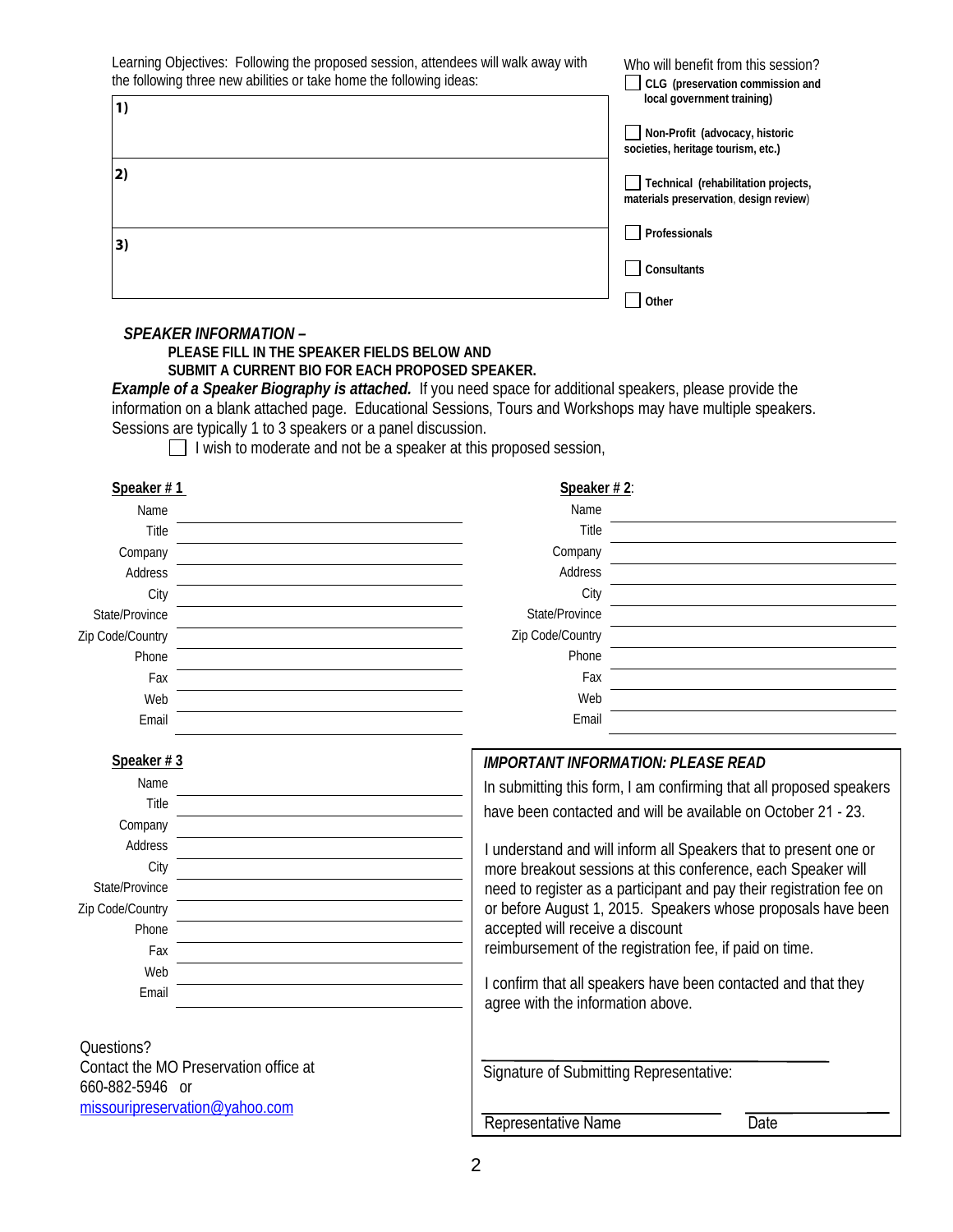# *BIOGRAPHY - SPEAKER #1*

Your bio format should be similar to the example on the last page. It may be extracted for use in the conference brochure and other media.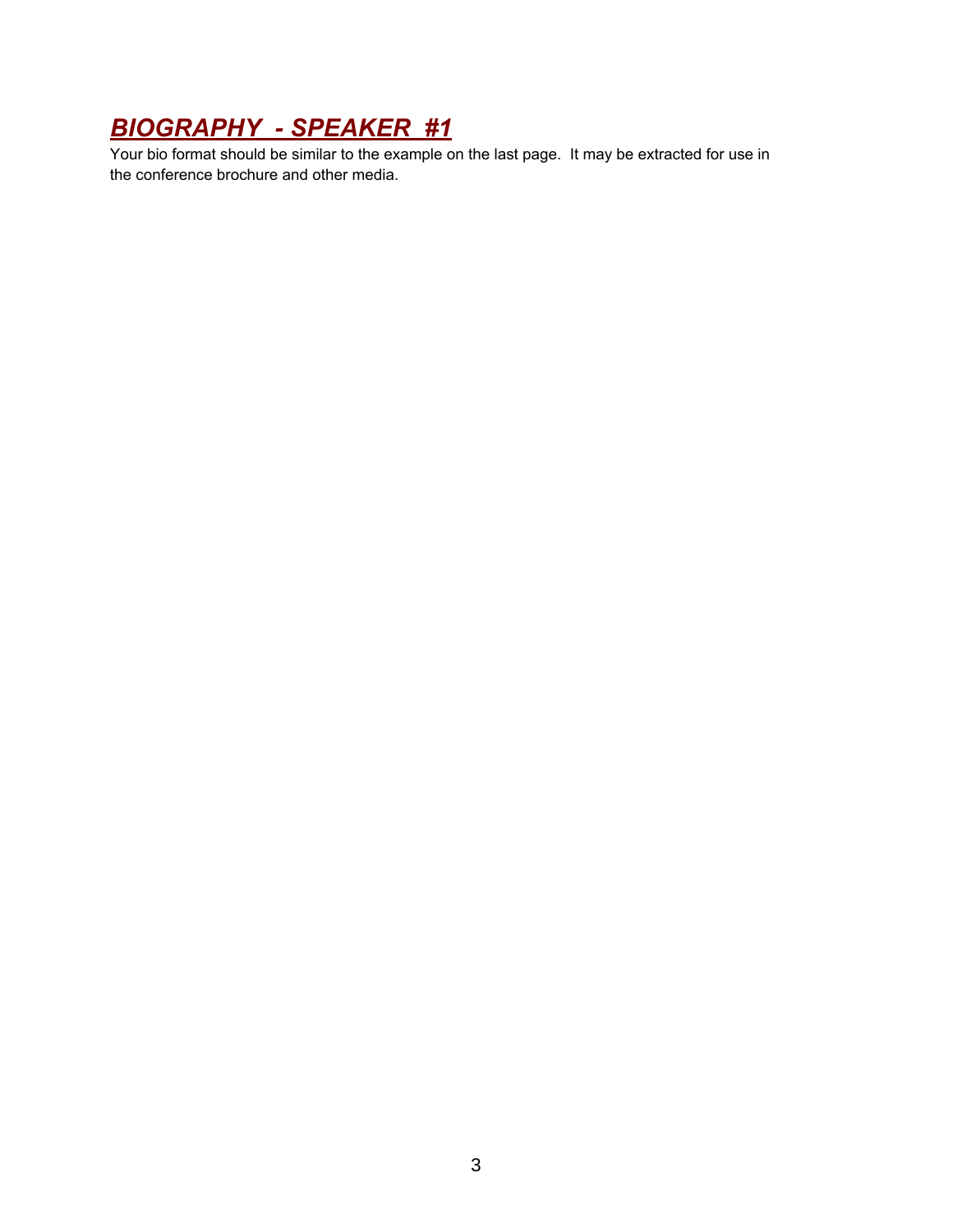# *BIOGRAPHY - SPEAKER #2*

Your bio format should be similar to the example on the last page. It may be extracted for use in the conference brochure and other media.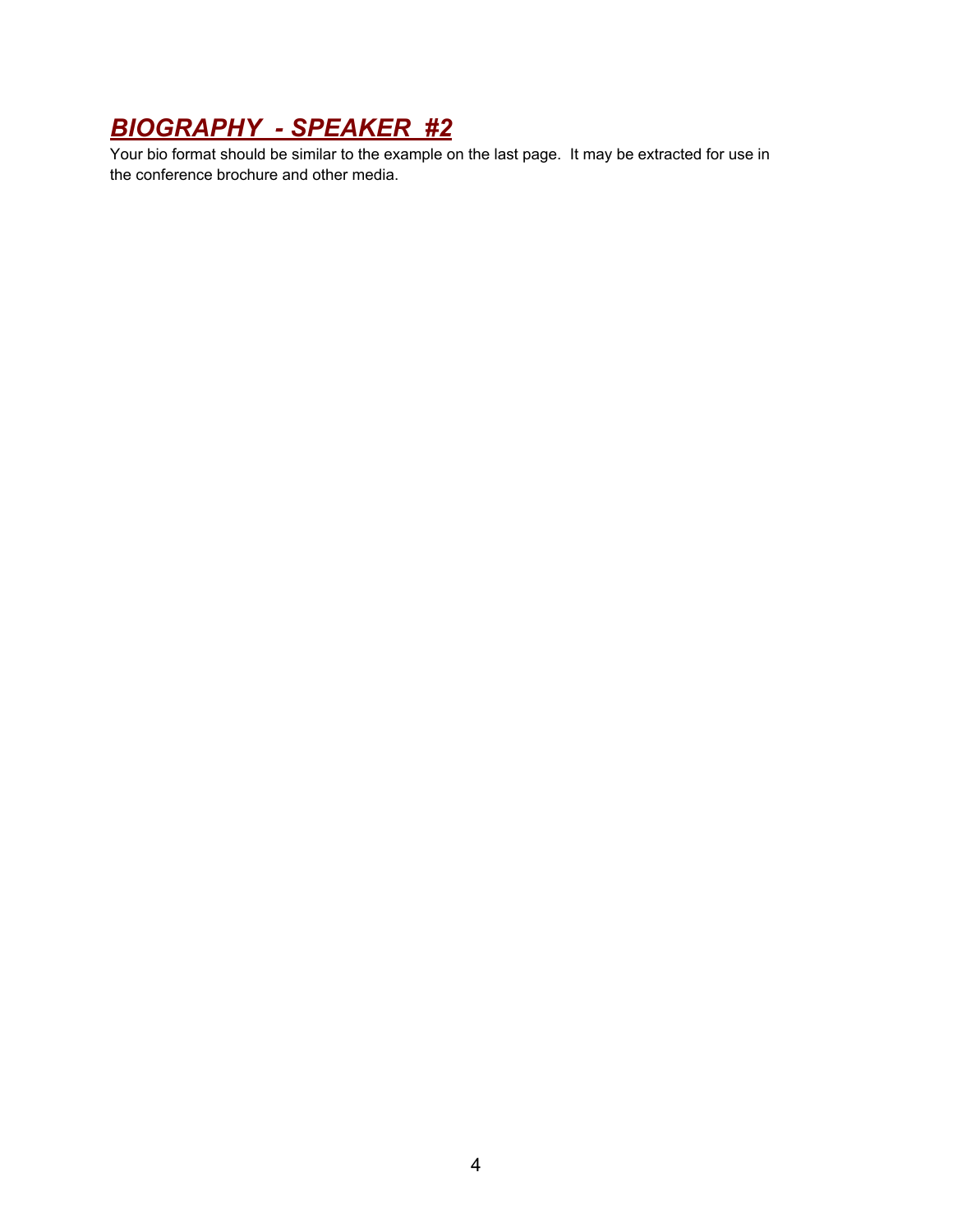# *BIOGRAPHY - SPEAKER #3*

Your bio format should be similar to the example on the last page. It may be extracted for use in the conference brochure and other media.